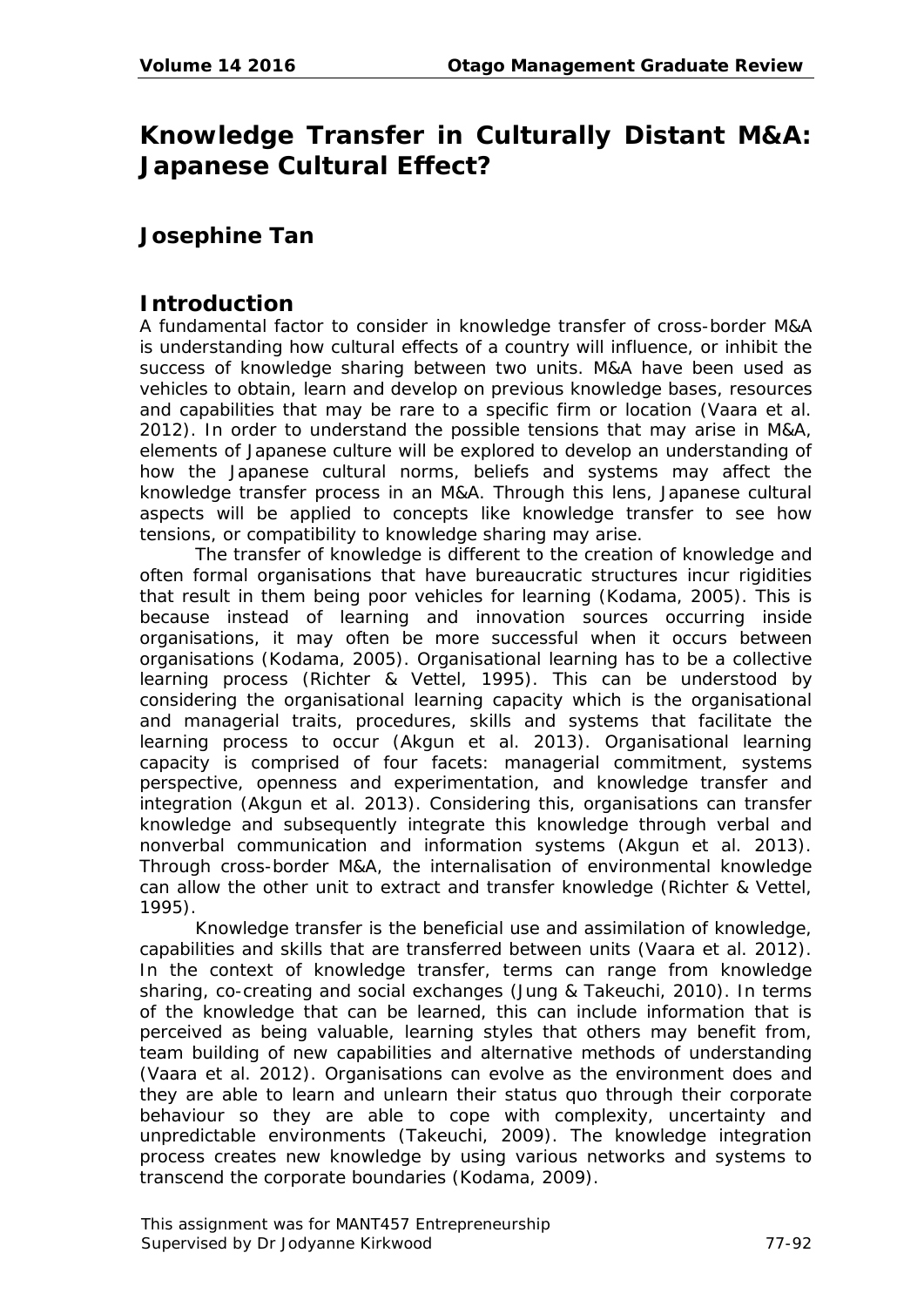One reason as to why cross-border M&A is appealing is due to the cultural distance perception which is the possible obtainment of valuable sources of capabilities that are unique to the individual units (Vaara et al. 2012). There is evidence to suggest that with particular capability combinations, firms may find their capabilities are complementary to another firm, despite having cultural differences (Vaara et al. 2012). Whilst knowledge acquisition and accumulation itself do not necessarily result in increased performance, it is the potential that if knowledge is well managed it could lead to positive firm performance outcomes (Ueki et al. 2010). This provides the opportunity for firms to exploit possible synergies where the firm has the potential to achieve a sustainable competitive advantage (Chakrabarti et al. 2009). The knowledge creation process may lead to sustainable competitive advantages due to the culture of sharing knowledge and new insight development that organisational learning creates (Jung & Takeuchi, 2010). In order for this to occur, however, organisations must tap into external sources of knowledge as not all critical knowledge resides within the organisational boundaries (Wilhelm et al. 2011). The generation of knowledge enables an organisation to achieve a process of organisational self-renewal in which boundaries can be expanded upon (Richter & Vettel, 1995). It is based on the fundamentals that when individuals within firms are able to share knowledge with each other, a 'learning organisation' can be developed (Jung & Takeuchi, 2010).

### **Background Review**

Typically M&A motives are the opportunity for organisations to internationalise, enter new markets, achieve economies of scale, integrate their value chain, exploit international market opportunities and tap into the potential of obtaining scarce and potentially valuable resources (Chakrabarti et al. 2009). Through these activities, organisations may be able to exploit synergies which lead to greater operational efficiency and increased market power (Ferreria et al. 2014). Whilst these possible outcomes sound appealing and highly attractive, there are various potential consequences of M&A that can negatively impact an organisation. Among these, poor target selection can lead to lack of synergies, insufficient training and integration can cause unnecessary conflict and cultural differences can exacerbate the tense situation (Ferreria et al. 2014). However, from the perspective of organisation learning, benefits that may arise are that culturally distant M&A can assist in reducing innovation barriers and rigidities and there is the potential that cultural distance can leverage performance as access to effective embedded routines and practices can be shared (Chakrabarti et al. 2009).

Furthermore, a topical discussion in the management literature regards the post-acquisition performance of M&As. One perspectives from researchers suggest the organisational and national cultural differences between firms are what causes the poor post-acquisition performance, and that culturally closer nations can lead to better outcomes (Vaara et al. 2012). This is contrasted by alternative scholars who suggest cultural differences can be a source of value creation for domestic and international acquisitions where capability development and value creation is facilitated (Vaara et al. 2012). These differences in opinion arise due to the complex nature of the organisation, the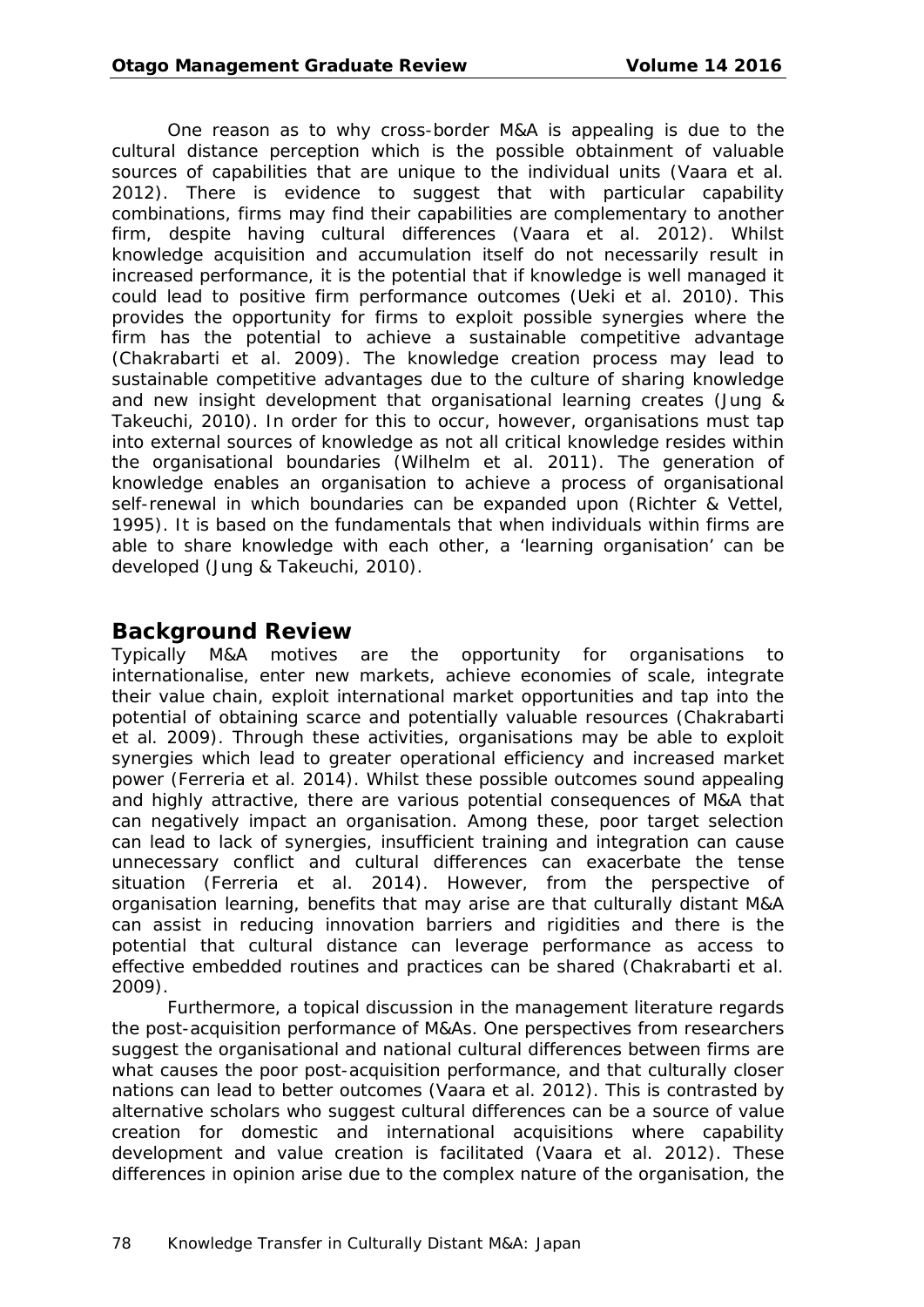multiple and intertwined layers of culture, and the dynamic between acquisition performance and managerial intentions (Vaara et al. 2012).

To lead on from this, managers must also consider the possibility that without sufficient understanding of cultural factors and the role that culture plays in cross-border M&A, knowledge transfer may not be successful. When a cross-border M&A is host to a collision of beliefs, values and norms, there are inevitable differences in opinion, work style and compatibility. Despite scholars arguing that the benefits of cross-border M&A arise with the convergence of culturally distant firms and unique thinking styles of employees, these are the same sources that can simultaneously lead to the divorce of the two units. In order for potentially damaging and irreparable incompatibilities to be minimised, the management and executive team must ensure these inconsistencies are considered and addressed in the context of cross-border M&A.

#### **Background to Japanese Learning Approaches**

As the purpose of this research is to review knowledge elements and the effects that Japanese culture may have on knowledge creation, learning and sharing in an M&A sphere, it is essential to firstly consider these constructs within a Japanese context and background. To that extent, how Japanese managers and organisations originally approach learning concepts need to be explored so an in-depth level of analysis can be conducted.

It is important to recognise there are different forms of knowledge flows that exist and each knowledge type must have the necessary conditions to facilitate the transfer (Birkinshaw et al. 2010). There are fundamental differences in terms of what is emphasised and what has been explored with Japanese and Western knowledge creation in the literature (Ueki et al. 2005). Western scholars typically focus on the performance effects of using knowledge creation tools, whereas Japanese authors emphasise knowledge creation in regard to shared vision and philosophy (Ueki et al. 2005). Within these differences in literature, there is the common theme that there are distinguishing factors between firms that manage existing knowledge, and firms that create new knowledge (Wilhelm et al. 2011). To understand this, knowledge can be understood in the context of exploitation and exploration (O'Reilly & Tushman, 2008). Managers that share and utilise existing knowledge, are exploiting the current skills and information the firm has, whereas knowledge creation is an exploration process of new ideas and ambiguous areas (O'Reilly & Tushman, 2008; Wilhelm et al. 2011). These knowledge characteristics and abilities have been argued to benefit Japanese automotive and electronic industries (Wilhelm et al. 2011). Their ability to create new knowledge occurs with their focus on tacit knowledge and these processes are then refined to be exploited and improved (Wilhelm et al. 2011). It is often typical that Japanese knowledge will be more tacit based, opposed to explicit knowledge which may be more common in Western cultures (Yildiz et al. 2010). It is with these reasons Japanese organisations enhance individual learning capacity where skill development practices are viewed as an essential HRM component of many Japanese companies (Takeuchi et al. 2003). In saying this, it is important to acknowledge that the dynamics of organisational learning are an evolving process and it plays a part in producing positive firm outcomes (Takeuchi et al. 2013). This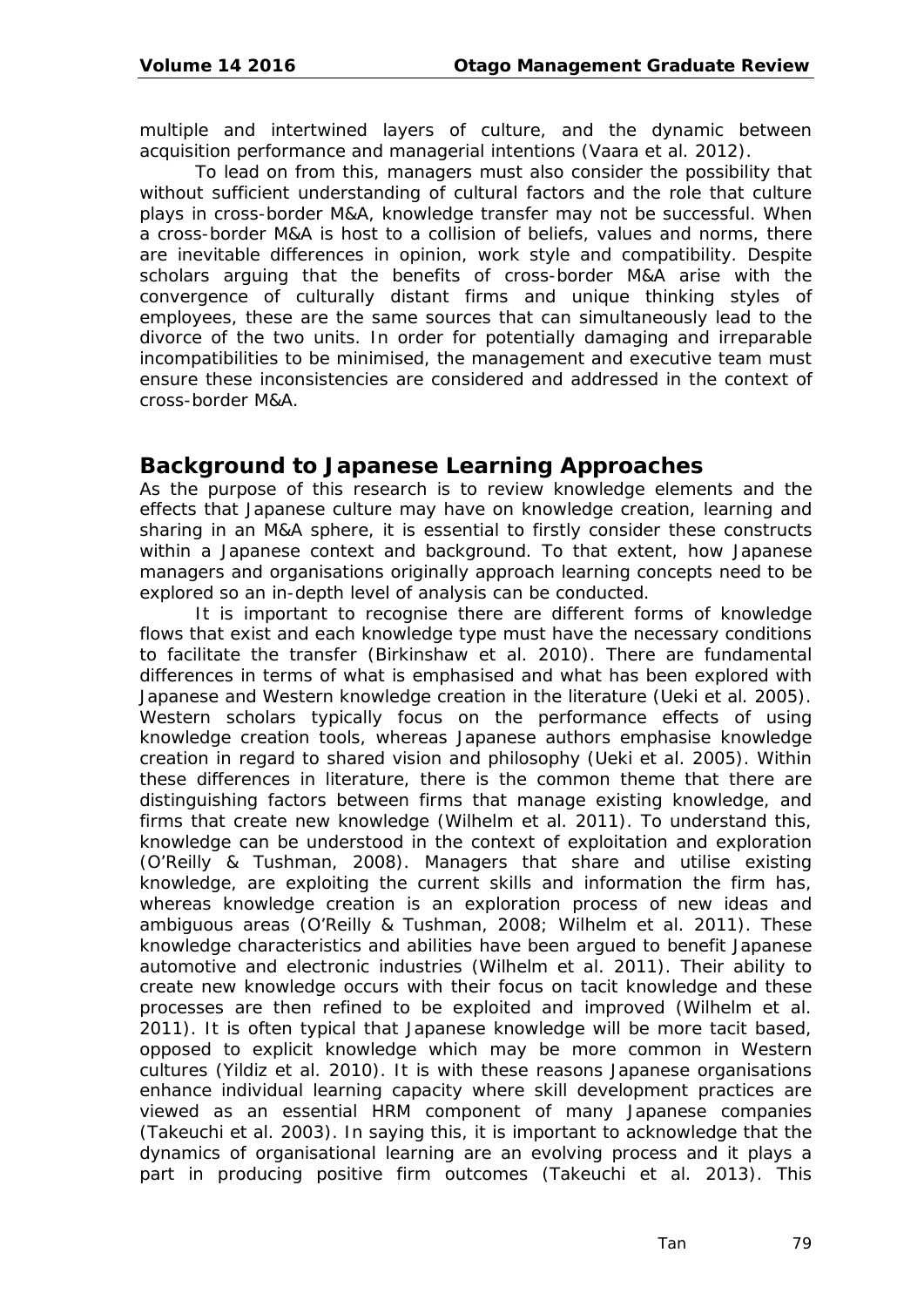emphasises the necessity of learning in a group context, opposed to only a few people in key positions assuming learning roles (Takeuchi et al. 2013).

One of the key understandings that arise from Japanese culture, history and business systems is the notion of keiretsu, and keiretsu business groups. Whilst keiretsu are not trusts, cartels or conglomerates, they are a sophisticated, multifaceted management device that are groups of firms with an intricate web of inter-firm relations (Lai, 1999). It is important for organisations dealing with Japanese firms to know if they are dealing with a member of a KBG. The reason behind this is that if so, the interactions will be more or less constrained by its keiretsu relationships (Lai, 1999).

Another important term is capability transfer which can be defined as the exclusive use of tacit and explicit knowledge (Bjorkman et al. 2007). This can be extended to the tools and processes that are in practice within the acquired or acquiring firm (Bjorkman et al. 2007). Japanese organisations value new knowledge as it allows them to sensitise their employees to specific tasks of knowledge which can lead to learning advantages for Japanese organisations (Richter & Vettel, 1995). It is well recognised within the literature, and also by practitioners that problem solving of a team-based nature, which fosters knowledge conversion is prominent amongst Japanese manufacturers (Takeuchi et al. 2013). A strong feature within Japan's knowledge creation is their high performing networks that exist where knowledge sharing is enabled with their core suppliers (Wilhelm et al. 2011). The bases of this is the importance of supplier relationships where organisations establish long term commitments despite their reduction in market options (Lee et al. 2000). The benefit of this is so they are able to take advantage of close cooperation and coordination within the production chain which thus allows fast and flexible development of new products (Lee et al. 2000). There are several channels of knowledge transfer that occur with various meetings of the company's own supplier association (kyohokair), or from the core suppliers collaboration in self-study groups (jishuken), which leads to sub-networks within the larger network system (Wilhelm et al. 2011). Facilitation of external communication such as close co-operation with original equipment manufacturers has been demonstrated with Toyota and this has been recognised as a human resource management system that supports the knowledge creation process (Ueri et al. 2005). It is identified as a management tool that may be useful in employing organisational learning and innovation (Ueri et al. 2005). These relationships demonstrate two types of knowledge, as well as knowledge-transfer channels: buyers' transfers of knowledge to their suppliers in terms of process improvement through supplier training; and buyers' sharing of knowledge between their suppliers in terms of new products based on the product co-designing (Machikita et al. 2016).

However, in contrast, a risk with strong supplier ties and knowledge sharing in this context is that it can lead to structural inertia and an inward focus can reduce ability to respond to external changes (Wilhelm et al. 2011). The Duncan Findings for the Openness-to-Change suggest that whilst US managers scored the highest, Japanese managers scored lower, although they were still higher than Chinese managers in their results (Takeuchi, 2009).

Given these concepts, learning occurs in many various forms and in many various organisational settings. There is no one best approach to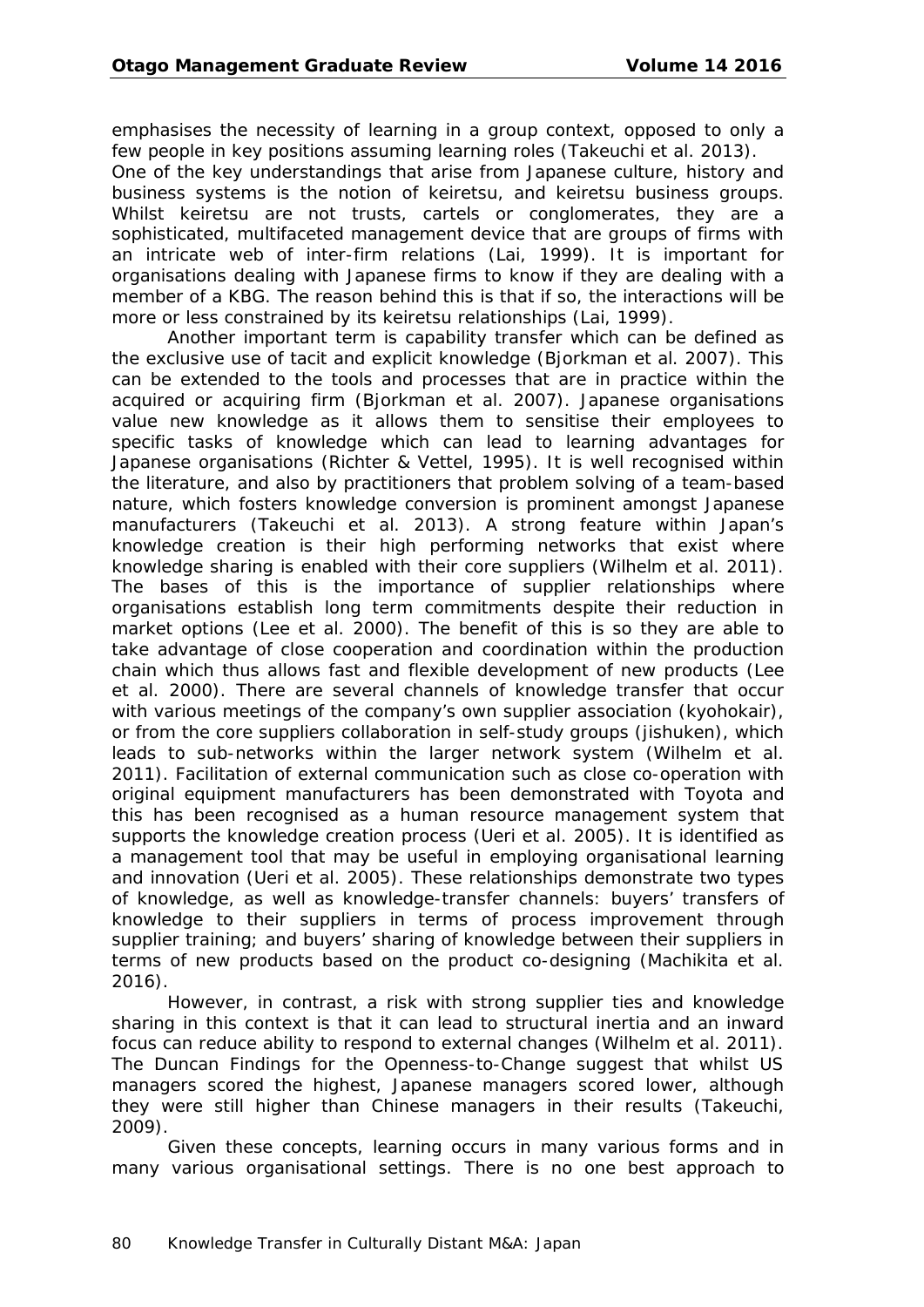learning for individuals in organisations, but the most appropriate approach and method is dependent upon the nature of the firm's knowledge environment (Pisano, 1994). This notion is supported by effect knowledge within an inter-firm context where the goal of multi-technology innovations, will require co-opetition (enable effective sharing of existing knowledge) and competition (an incentive to create new knowledge) (Wilhelm et al. 2011).

### **Shared Identity**

An important facet within knowledge transfer and cross-border M&A is shared identity (Vaara et al. 2012). In order for knowledge transfer to occur, Bjorkman et al. (2007) identified the necessity of a shared identity in order for trusting connections to be developed. The importance of a shared identity is critical given the perception that organisations do not literally learn, rather the individuals within organisations share knowledge and new insights, which therefore, develops new values and knowledge (Richter & Vettel, 1995). The development of a shared identity between two units is assisted by organisational trust, values, norms and patterns of the organisational members (Bjorkman et al. 2007). A community culture will be fostered through teamwork and a people-oriented work environment where individuals feel encouraged and trusted (Jung & Takeuchi, 2010). The idea of shared identity results in the notion of 'the hidden value' which enables the shared values within the firm to develop new competencies and knowledge (Kodama, 2005).

Organisational and national cultural differences in M&A have an effect on identity building (Bjorkman et al. 2007). Identity building is defined as various social categories that can be activated during the process of organisational change (Vaara et al. 2012). Within organisational identities, double acculturation can occur in international acquisitions where two units are merged to become one identity (Bjorkman et al. 2007). This process is a fundamentally influencing factor within the identity-building process because during times of change and conceived instability, organisational trustworthiness and attractiveness is associated with similarities in beliefs and values (Vaara et al 2012). The positive similarity-attraction relationship notion suggests that with a greater degree of similarity between two parties, the greater the attraction will be (Pornpitakpan et al. 1999).

The consequences of identity building and social integration is when shared identity fails. These consequences may occur if there is perception one group is not contributing or participating in developing the shared culture and this can leave the other group feeling suspicious of their activity and as if their organisational identity is threatened (Bjorkman et al. 2007). When this occurs, the social identity theory explains that individuals can begin to idolise their organisational identity so they are able to positively maintain their identity in this period of perceived threat from the other unit (Bjorkman et al. 2007). The ramifications of these instances can be the formation of "ingroups" and "out-groups" (Vaara et al. 2012).

The causes for failure in developing shared identity can be attributed to insufficient social integration and lack of cohesive activities (Ferreria et al. 2014). Moreover, unpredictable effects can arise with foreign languages, fundamentally different lifestyle approaches and ways of thinking (Bjorkman et al. 2007). The fostering of a shared identity between two culturally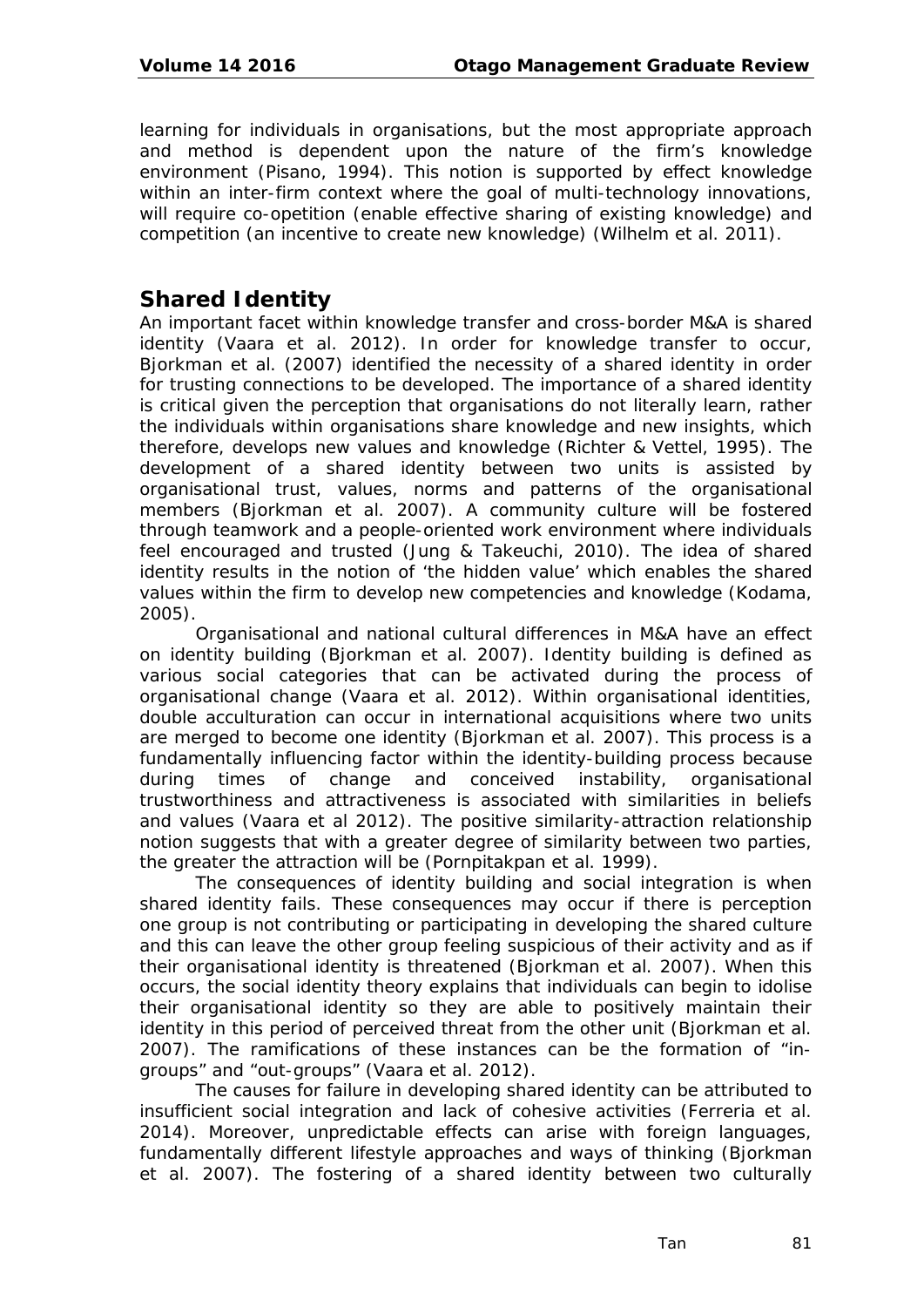different units is essential in developing pivotal relationships in M&A contexts (Chakrabarti et al. 2009).

The remaining discussion aims to explain the cultural effect on knowledge transfer in culturally distant M&A, firstly exploring Japan's positioning in terms of Hofstede's collectivism-individualism and longterm/short-term cultural dimensions. Following this, Human Resource Management processes affect are analysed to explore cultural effect on knowledge transfer in this perspective, and finally socialisation tactics explain the unique culture that Japan has and how this may affect shared identity. Through this analysis, an understanding can be developed as to how culturally distant units may react in situations of knowledge sharing when their fundamental beliefs may differ.

#### **Collectivism in Japan**

In-groups have been stated as being more important in collectivist cultures where influence on individuals' behaviour is exerted as there are fewer specific in groups, unlike individualistic cultures such as the US (Gudykunst et al. 1992; Takeuchi, 2008). Hofstede (1984) defines collectivism as a preference for tightly knit social frameworks and emphasises "we", opposed to "I". Japan is typically known as being a collectivist culture where fit with others in the firm is important, social harmony is emphasised, as well as interpersonal sensitivity (Pornpitakpan, 1999). In studies regarding Japanese management philosophies, some of the most frequently adopted corporate value orientations were the emphasis of ethics, sustainability, developing trust, harmony, and honesty, contributing to society and protecting the environment (Wang, 2010).

There is argument that collectivist cultures are more likely to conclude sharper distinctions between members of in groups and outgroups given the perception that in-group relationships are more intimate, compared to members of individualistic cultures (Gudykunst et al. 1992). There is potential given the Japanese collectivist culture that in certain circumstances they may be perceived as detrimental to the shared culture. This can occur as collectivism is associated with homogeneity of effect where unquestioned acceptance of in-group norms may tend to lead to solidarity in the group (Gudykunst et al. 1992). This suggests that if in-group members are sad, one is sad; if joyful, one if joyful (Gudykunst et al. 1992). How this may affect shared identity in M&A is through value commitment which is the employee's involvement to their organisation values (Takeuchi & Takeuchi, 2009). As management philosophy that is mission-driven has become an essential ethical foundation for many Japanese companies, this facilitates a transformation of commitment into productive effort as there is such distinct direction for individuals where there are set constraints with employee behaviour (Wang, 2010). The possible tension that may arise here is within the shared identity because Japanese employees who are strongly guided by their organisational mission and ethics, may perceive threat if there is conflict in regards to the organisational mission.

This is in comparison to the other unit sharing the identity and cultures of the firms and if they stem from a typically individualistic culture, they are usually emotionally detached from their in-groups where individual behaviour can be explained by internal mechanisms opposed to in-group norms and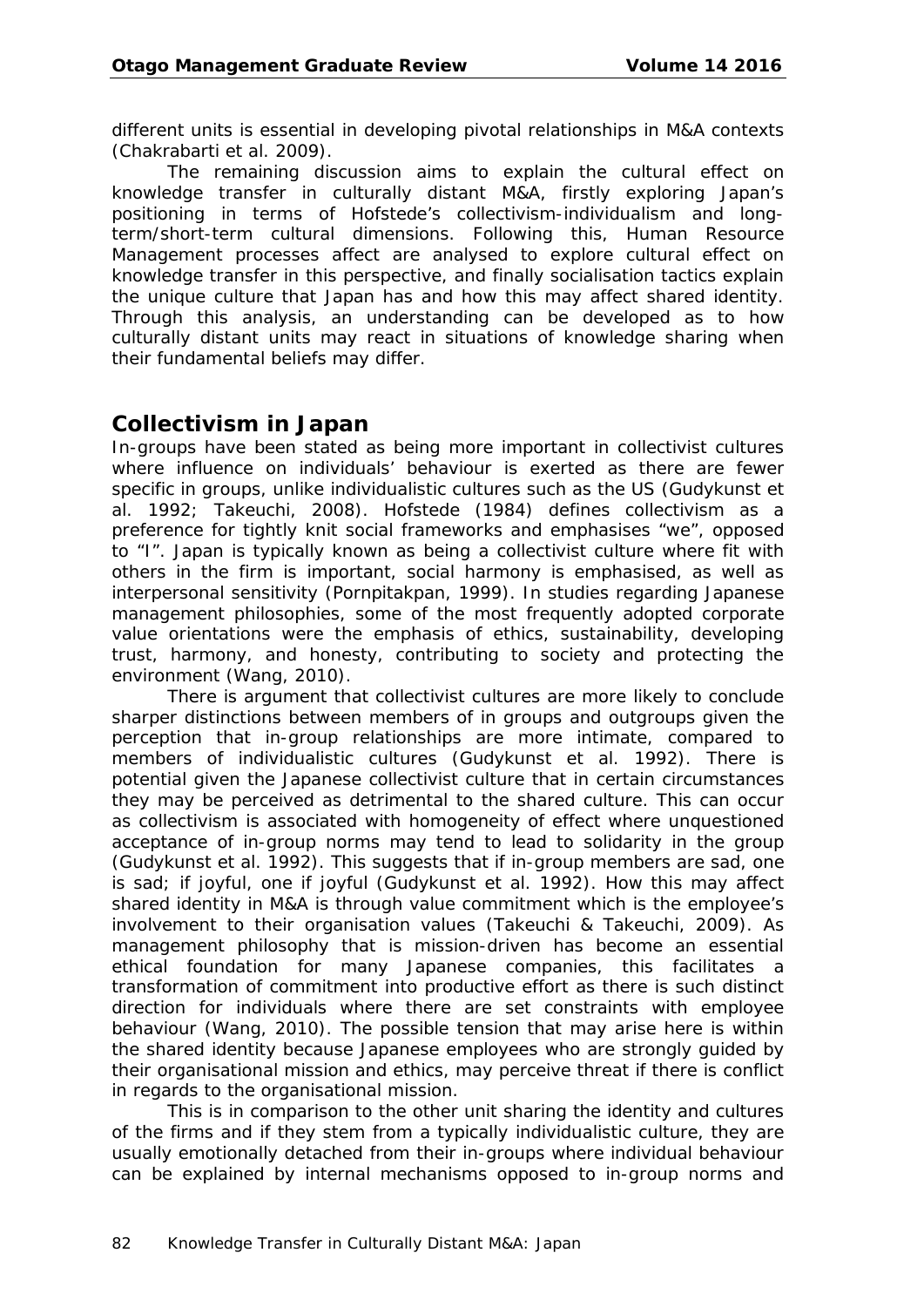beliefs (Gudykunst et al. 1992). These theories were confirmed by studies where Japanese respondents rated relationship terms associated with two of their major in-groups as more intimate than the US respondents (Gudykunst et al. 1992). Furthermore, the predictability of the in-group member's behaviours within collectivistic, high-context cultures is important, or else unpredictable behaviour is likely to be ignored (Gudykunst et al.1992). Given this, knowledge sharing considering these in and outgroup dynamics may be more successful if facilitated in a manner in which takes into account the Japanese orientation.

Often for knowledge transfer to be enabled, workers as part of their shared identity must value delegation and equal roles in the decision making process where sharing of information is encouraged with key constituents (Cox et al. 2012). This is typically apparent in participative styles and performance-orientation preferences where charisma is valued (Cox et al. 2012). This is most common in Anglo nations like Australia, Canada and New Zealand (Cox et al. 2012). In comparison to typically collectivist societies like Japan, collectivist nations are more receptive to transaction and autocratic leadership styles where the encouragement of diverse inputs and individual perspectives are not as culturally common (Cox et al. 2012; Gill, 2012). This is due to the collectivist nature where valuing group orientation over individual interests is emphasised (Gill, 2012). A feature of collectivism is protecting members within the group by providing security and in return, loyalty is established (Cox et al. 2012; Gudykunst et al. 1992). There is emphasis on protecting a group's 'face' and reputation and thus social interaction is tightly developed and unified by formal social frameworks (Cox et al. 2012; Gill, 2012). Given the nature of collectivism, knowledge transfer can be examined in two perspectives; "enabling" knowledge transfer and "inhibiting" knowledge transfer.

## **Collectivism in Japan: Various Inhibitors and Enablers**

Firstly, it is important to note that various aspects of the Japanese culture can be viewed from lenses that enable and also inhibit knowledge transfer. In stating that they may be enablers or inhibitors, does not result in the cultural element being exclusive and defined to that context where knowledge transfer is either successful or unsuccessful. It may be that in particular circumstances, aspects of Japanese culture may more easily assist knowledge transfer, whilst in other situations, these same attributes may be obstacles for knowledge transfer.

Given this understanding, in terms of how the collectivist culture within Japan could act as a barrier to knowledge transfer is that individuals may be uncomfortable in unfamiliar group knowledge sharing contexts. As Japanese employees typically make group decisions, the worker is likely to be extended from the group in order to demonstrate their unique perspective and understanding of knowledge (Gill, 2012). As sharing of knowledge will be done in isolation of the group there is the chance that the worker may perceive they will threaten the group's reputation and 'face' if the knowledge is misunderstood or misinterpreted (Takeuchi, 2009). This is particularly applicable and relevant to a Japanese collectivist culture as there is detailed group precision in planning before decisions are enacted and individual decision making is rare (Gill, 2012). The individual may perceive outspoken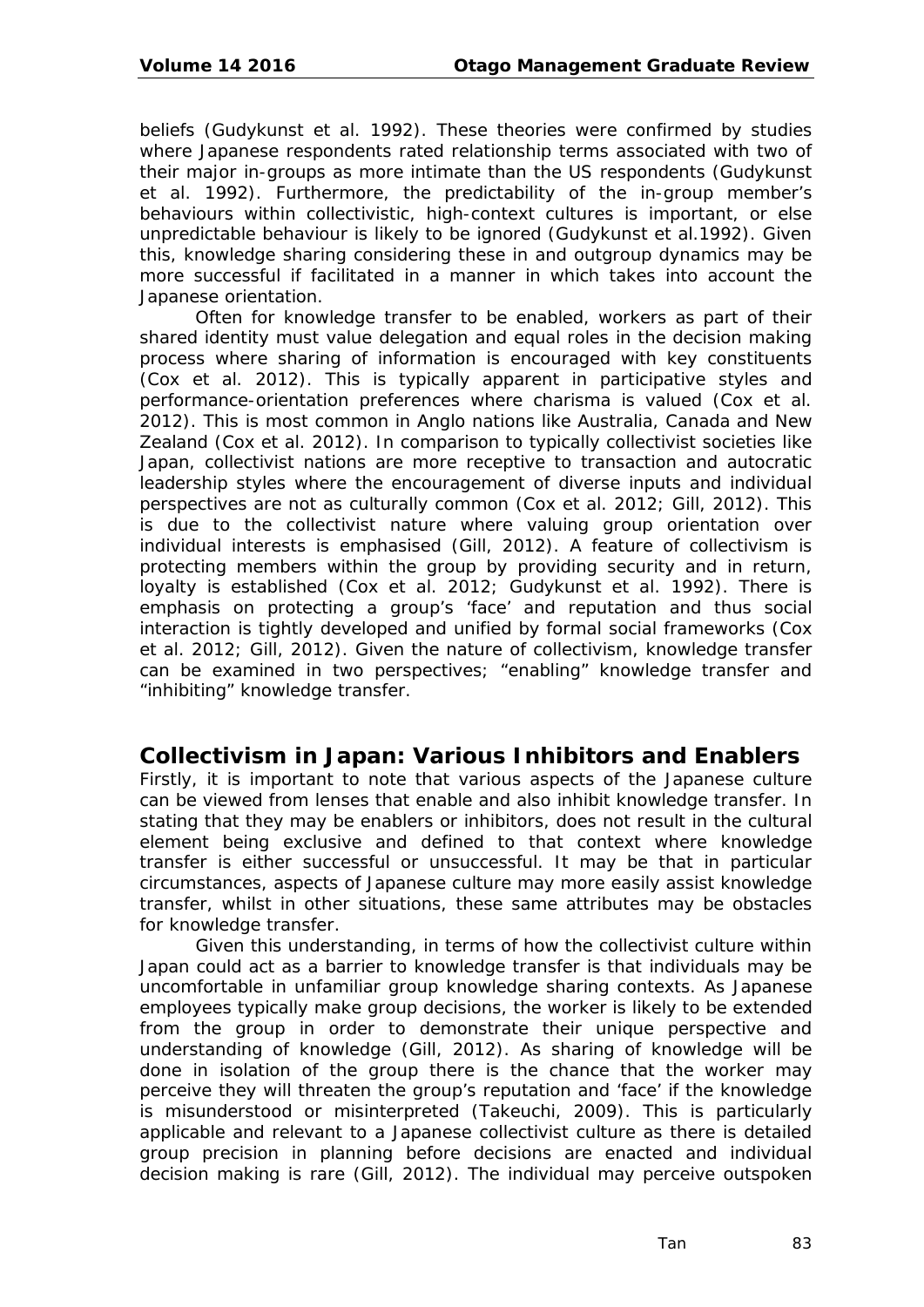opinion to be disrespectful to hierarchical structure which is often determined on the basis of age, title and status (Gill, 2012). Additionally, if the worker is extending their knowledge transfer to a member within the firm who is ranked above them, this may be culturally unacceptable as status and position is of grave importance (Gill, 2012; Takeuchi, 2009). This in unlike the individualistic worker who values opportunities to take initiative and interact in participative environments (Cox et al. 2012). These values can often arise from the individualistic worker placing importance in charismatic leadership which encourages calculated risk taking and challenging the status quo (Judge et al. 2014).

On the other hand, given these theories, there is also the opportunity to understand how knowledge transfer may be successful from a Japanese collectivist culture. Collectivism in Japanese firms is likely to improve the operational performance of a firm given the combination of teamwork and cooperation (Gill, 2012). One possible reason for this could be that cooperative relationships that utilise cross-functional teams have typically lower costs and higher productivity (Gill, 2012). This is evident in Japanese firms where Quality Control Circles were developed to improve quality and decrease defects and this has assisted in the creation and dissemination of knowledge (Gill, 2012; Ueki et al. 2005). Studies suggest team-based problem solving practices can assist financial performance positively and practices like QCC and Kaizen may work properly overseas (Takeuchi et al. 2013). This is supported by the notion that spur quality improvement has been identified as a practice that impacts knowledge creation and builds a firm's flexibility (Ueki et al. 2005). In addition, Japanese knowledge sharing occurs as firms in the US are adopting QCC and emphasising team based projects, where they are looking to their Japanese counterparts for guidance (Takeuchi, 2008). How differences in culture can benefit acquiring firms, is the possibility of breaking down rigidities which can assist in developing richer knowledge frameworks and promoting innovation and learning (Bjorkman et al. 2007). Given collectivist societies emphasise long-term orientation and social ties and social frameworks, Japanese workers typically belong to groups and place the collective interests above individual interests (Cox et al, 2012; Jung & Takeuchi, 2010). However, members of collectivistic cultures may act inclusively toward their respective in-group, but not necessarily collectively to other in groups (Triandis et al. 1998). Hofstede & Bond (1988) explain within Japanese managers and employees, they are famous for their pragmatic synthesis; what is true or who is right is not as important as what works and how the contribution of individuals that have different thinking patterns can be orchestrated as to facilitate a common goal.

Ueri et al. (2005) suggest Japanese firms have evolved in a sophisticated manner where their capabilities accommodate incremental, as well as radical innovations through their organisational learning. This occurs for instance with Toyota where accumulation of wisdom and experience is valued, as well as sharing a culture that is based on strong values and visions (Ueri et al. 2005). Given these cultural foundations, this may contradict the common perception where Japanese firms are primarily focused on harmony and consensus (Ueri et al. 2005).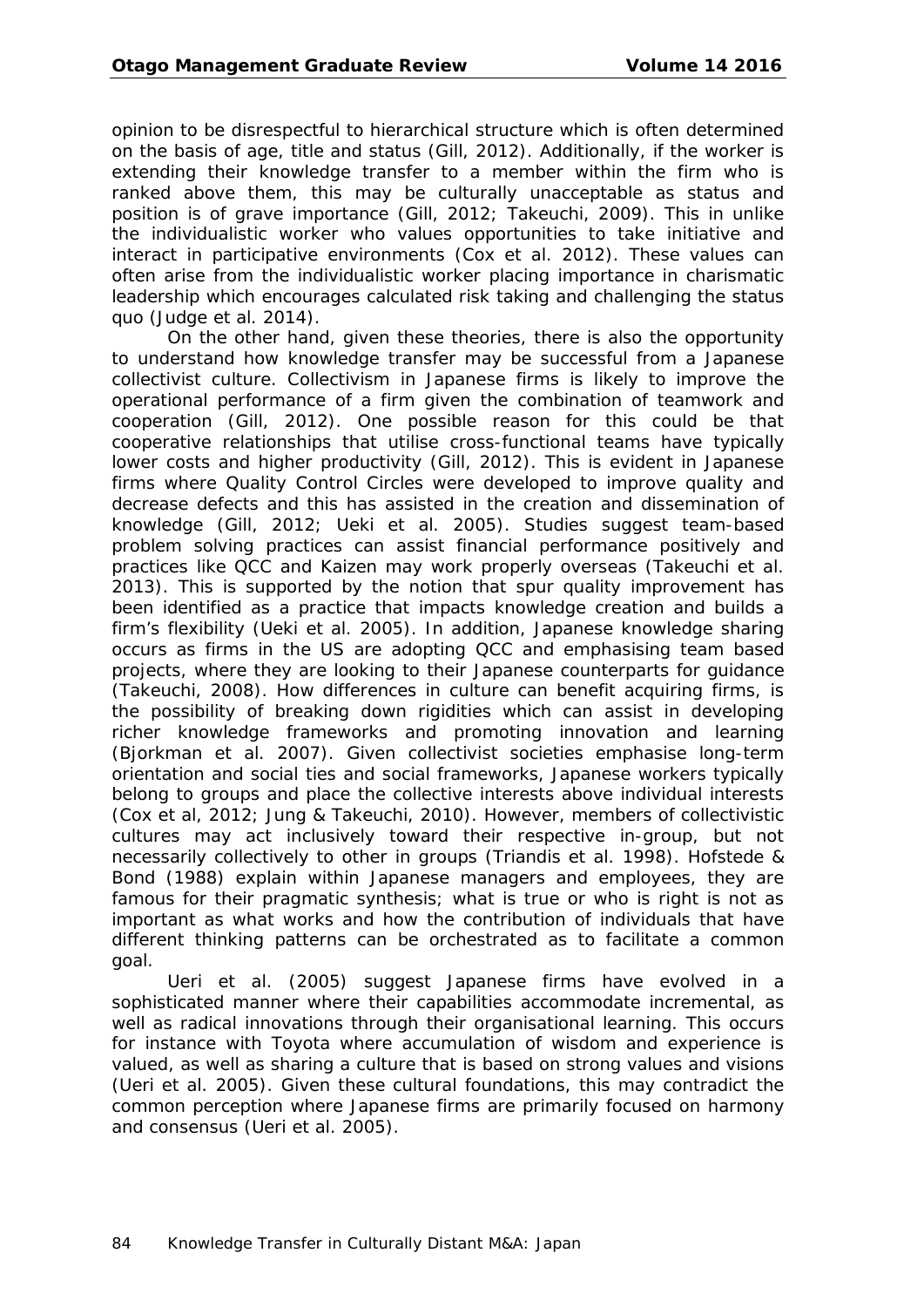## **Long-Term Orientation**

This leads into the discussion of Japan's long-term orientation. In cultures that value long-term orientation, thrift is emphasised, and instant gratification of desires is not expected (Hofstede & Minkov, 2010). Long-term orientation has been identified as Hofstede's fifth dimensions of national cultures. Within long-term orientation, tenacity in all pursuits undertaken is supported and self-assertion is discouraged (Hofstede & Minkov, 2010).

Continuing from the discussion of OEM relationships, Japanese manufacturers have close relationships with their suppliers, in contrast to American or European OEM (Wilhelm et al. 2011). This relationship emphasis is on stable and long term knowledge sharing with their key networks (Wilhelm et al. 2011). In order for effective supplier quality management, the process is facilitated with the assumption of long-term cooperative relationships (Baird et al. 2011). Whilst Nissan and Mitsubishi have previously implemented stringent processes with their suppliers, there is the opportunity to evaluate these decisions as positive. One justification behind the detailed processes and timely decision making that occurs relates to kaizen which is the continuous change and improvement, again leading back to the long term criteria (Kodama, 2005). Kaizen is evident in Toyota's selection of suppliers where price is not only the criteria, but the organisation's ability to constantly improve their capabilities is also a required factor (Wilhelm et al. 2011).

Various theoretical studies on HR and quality management suggest team-based problem solving HRM techniques is the foundations of organisational learning which then helps develop valuable returns to a firm (Takeuchi et al. 2013). Organisational capabilities like improvement and suggestion systems and production problem solving help develop firm capabilities for implementing programs that will gain returns through bestpractice solutions that allow rapid diffusion within the organisation (Takeuchi et al. 2013). This is evident in Nissan and Mitsubishi production processes where quality control and planning systems like total quality management just-in-time production emphasise their long term focus (Gill, 2012). Systems like QCC are tools for shop-floor management, but also employee training in terms of problem solving (Machikita et al. 2016). How this system positively effects employee knowledge creation and learning is that the autonomies in these processes can stimulate individuals' creativity and facilitate individual think and self-education (Machikita et al. 2016).

Whilst these cultural norms translates into their business procedures with the intention of continuously improving the quality of all activities so customer expectations can be exceeded and so relationships can prosper, there are also benefits that arise within this (Baird et al. 2011). Systems like total quality management support the organisation's ability to learn by shaping corporate learning culture, supporting employees, teams and the unit as a whole which is extremely relevant for knowledge creation and sharing (Akgun et al. 2014). These facets of learning can be contributed to Japan's absorptive capacity which is comprised of potential absorptive capacity and realised absorptive capacity (Bjorkman et al. 2007). Potential absorptive capacity is related to the organisation's ability to acquire and utilise knowledge, and realised absorptive capacity regards knowledge transformation and exploitation (Bjorkman et al. 2007). Nissan and Mitsubishi success in absorptive capacity simultaneously contributed to their downfall where precise decision making and planning inhibited necessary risk taking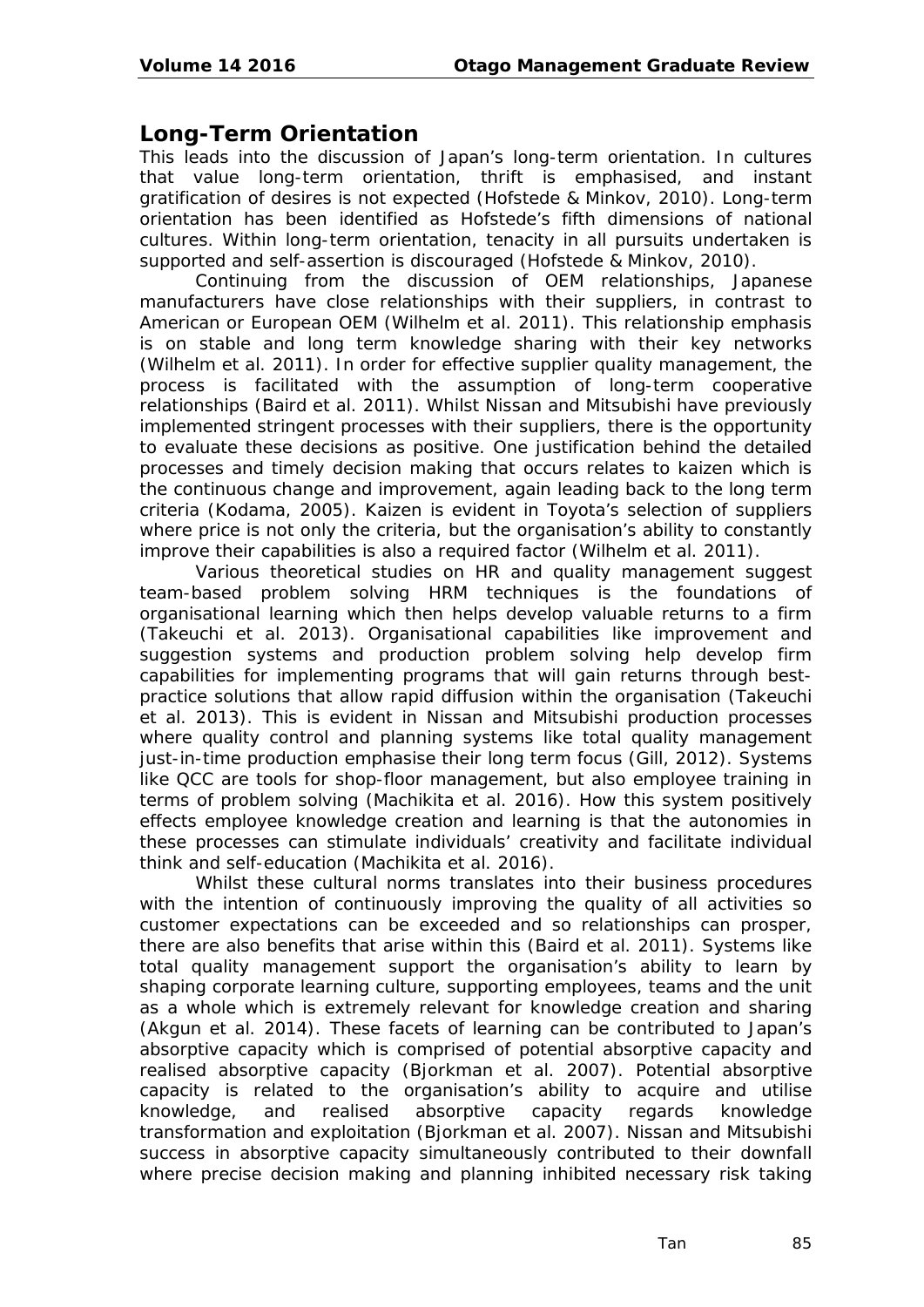(Gill, 2012, O'Reilly & Tushman, 2008). From the perspective that various organisational activities require tolerance of ambiguity and consistent sensing to seize opportunities, Japanese long-term orientation can both positively influence their ability to achieve this, but in other perspectives and areas, may also possibly hinder this process.

How this may negatively affect Japanese organisations is that their planning process systems have led to excessive amounts of time spent on concepts and details with no implementation urgency (Gill, 2012; Kodama, 2005). This poor sense of urgency and failure to address management problems is identifiable in Nissan and Mitsubishi (Gill, 2012). This resulted in the organisations developing a complacency in their market position and delays in decision making (Kodama, 2012). This is in contrast to Fujitsu for example, who formed strategic communities very quickly and from this, they realised high involvement and high shared values (Kodama, 2005).

However, on the other hand Japanese firms have been shown to scan both customers and competitors in their market analysis where the value within these capabilities are not just customer analysis, but the right kind of customer identification (Lee et al. 2000). In conjunction, considering the preference for long-term orientation in Japanese culture, this may be conducive to the characteristics of an exploratory strategy and approach. This regards the organisational ambidextrous approach where firms simultaneously implement exploitative (short-term achievement) with explorative (long-term objective) strategies (March, 1991). Whilst the characteristics of exploration are termed as search, variation, experimentation and discovery, there is alignment with explorative approaches in terms of Japanese long-term focus and the value of continuous improved performance (Gill, 2012; March, 1991).

#### **HRM Processes Affect**

The next cultural dimension regards the role of Human Resource Management in Japanese organisations. One orientation is that Japanese organisations have been restrained by "Japanese-style management" which is based on traditional systems like lifetime employment and wages that are based on seniority (Takeuchi, 2009). Career development in Japanese organisations is typically distinguished by the nurturing generalists through delayed assessment and advancement (Chen et al. 2004). These traditional approaches incorporate extensive employee training over a lengthy period to ensure specific needs are met (Chen et al. 2004). There are several reasons why these traditional based values may cause tension with modern Westernised firms (Takeuchi, 2009). The traditional Japanese approach to HRM selection, dismissal and reward systems have been based on collectivism (Gill, 2012; Takeuchi, 2009). How this worked at Nissan was a performance based incentive system replaced pay and promotion based on work attendance and tenure and age opposed to actual performance (Gill, 2012). This resulted in employee complacency as consensus and cooperation was rewarded, which thus delayed decision making and achieving accountability (Gill, 2012). One of the problems this caused was the lack of urgency regarding profit orientation (Gill, 2012). Whilst this was culturally rare in Japan, one of the performance bonuses were cash and stock options which was directly linked to operating profits and revenues (Gill, 2012). This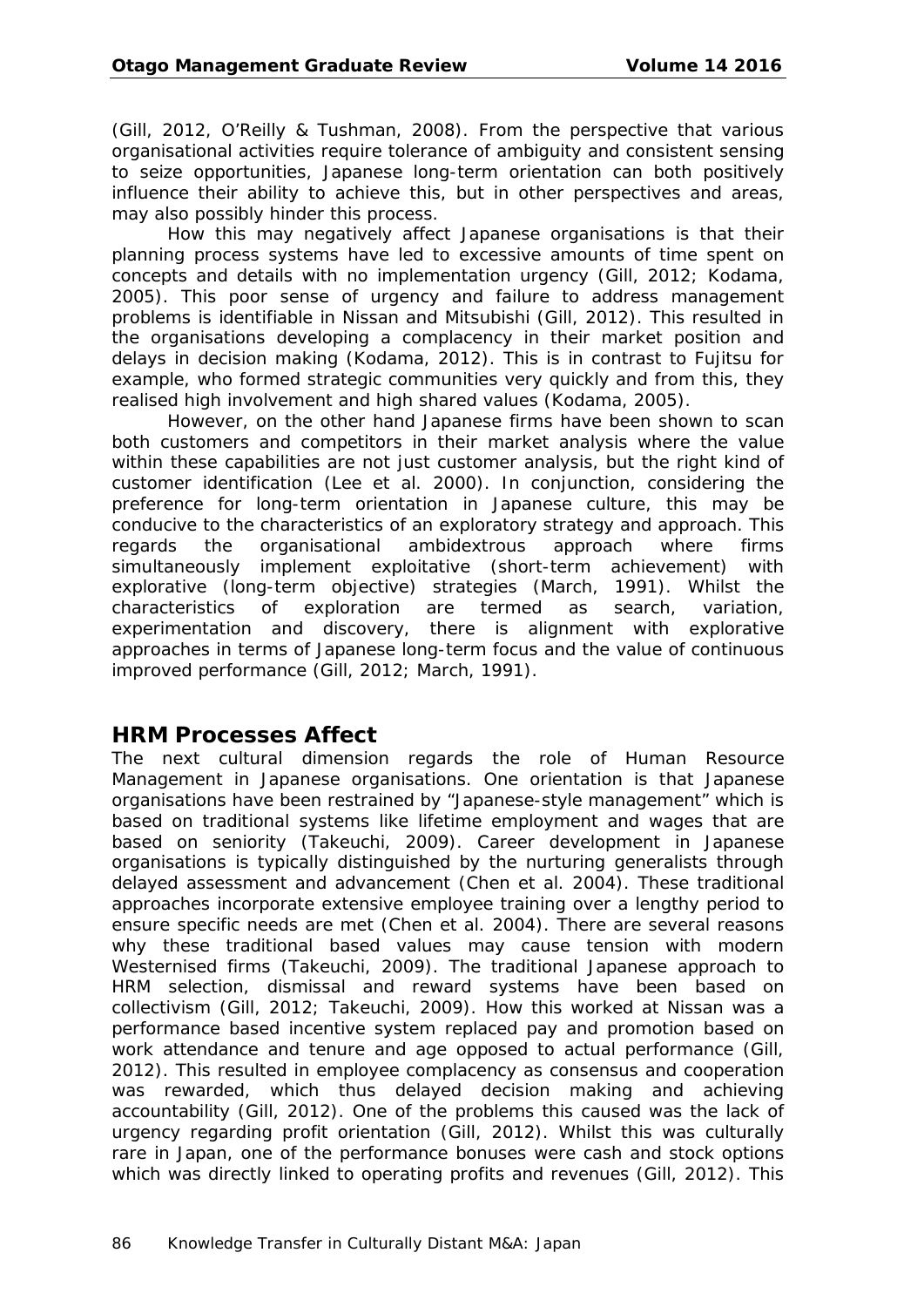may contrast to individualistic oriented cultures where it has been the cultural norms to receive individual rewards that are based on performance, contribution and achievement of goals (Takeuchi, 2009). Findings suggest firms with individual-based HRM policies may enjoy greater financial performance (Takeuchi, 2009).

Considering these traditional HRM practices, when Japanese firms are bound by bureaucracy, they may find limitations in organisational evolvement occurring naturally (Nonaka, 1988). This is explained as firms must have a degree of freedom between the parties and units so creative conflict can be developed, in order for firms to continuously evolve (Nonaka, 1988). A part of knowledge creation and thus sharing is the ability for managers to adjust their mind-set and explore new business opportunities (O'Reilly & Tushman, 2008). The firms require the ideas and behaviours of managers to be flexible because often, if a manager has a particular decision making style, their subordinates will also process information in a similar way (Nonaka, 1988). This has developed from their ability to recognise how their manager will respond and when this occurs the will to challenge existing information is unlikely (Nonaka, 1988). One company that has successfully achieved confrontation for creativity and development of new knowledge and ideas is Honda (Nonaka, 1998). Despite differences in employees rank in the firm, individuals are encouraged to participate in meaningful discussion (Nonaka, 1998).

Furthermore, long-term orientation of longstanding employment, whilst it may lead to stronger and unified groups, is linked to the training and development system many of the Japanese manufacturers have established (Takeuchi, 2009). This investment results in an accumulation of human and social capital. With the lifetime employment approach, Japanese corporations are able to invest heavily in their human capital with extensive in-house training programs that are facilitated by organisational learning (Chen et al. 2004). A large number of Japanese semiconductor manufacturers in particular, emphasise the accumulation of intangible assets like technological expertise and training personnel from a tacit knowledge perspective (Kodama, 2009). From this lens of shared understanding with knowledge integration, these processes lead to the development of dynamic human networks that goes beyond practitioners' formal organisations (Kodama, 2009). When this occurs, networks between people, groups and organisations are launched and this enables the organisation to establish complementary relationships with formal organisations (Kodama, 2009). These dynamically formed networks, whilst often informally occurring, are essential for organisations to obtain new competences so the networks can also thus be renovated to match the external environment (Kodama, 2009). This is in comparison to the Western counterparts where training facilities, resource expenditure and learning opportunities that are provided within the organisation is not as high (Chen et al. 2004). Asahi managers believe learning occurs with flexibility and change, as job rotations is a large part of their business model where the results lead to greater perspectives for the generation (Nonaka, 1988). This is because meaning is practically specific to the context and job rotation facilitates this. An organisation that is always evolving, is an organisation that is always learning and these firms transform the flow of information into a stock of knowledge and simultaneously share this information to the other departments (Nonaka, 1988).Within this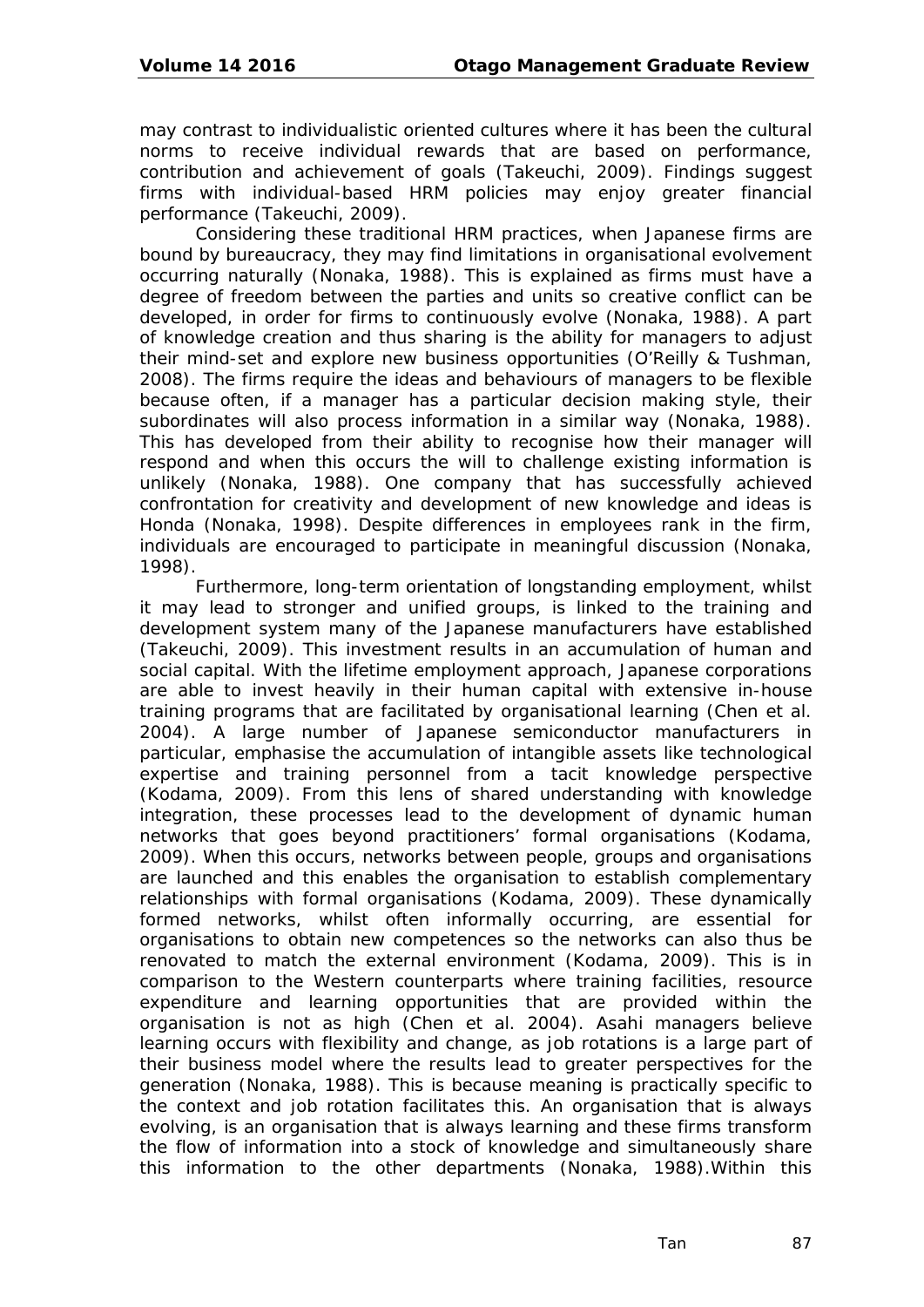process, the outcome of the information that has been generated, must then be assessed as to what is valuable and what can be discarded and this is often determined by the strategic vision of the organisation (Nonaka, 1988).

There are additional effects Japanese management may have on a cross-border M&A influencing the knowledge sharing and integration process. Differences can arise when a Japanese supervisor is highly empowered, in comparison to a manager whose culture is typically of low power distance. When high power distance is compared to low power distance, the former expresses leader-subordinate relationships, which is distinct to the cultures that are typically low power distance where equality and collective decision making is common (Cox et al. 2012). Traditional Japanese management style has been characterised as a humane orientation where horizontal communication, bottom-up decision making and person-oriented superiorsubordinate relationships have long been seen as unique managerial practices to Japan (Jung & Takeuchi, 2014). Korea, in contrast, has a model which is relatively hierarchical in terms of superior-subordinate relationships, vertical communication and top-down decision making (Jung & Takeuchi, 2014). In a comparison GLOBE study (Global Leadership and Organisational Behaviour Effectiveness) between Japan and Korea, these interesting results were found. Whilst Japan and Korea are relatively similar and close in terms of culture and geography, when it comes to collectivism, there are subtle distinctions between their management styles (Jung & Takeuchi, 2014). Korean cultures comply with power distance and whilst Japanese cultures also emphasise rank and seniority in the aspects identified above, they traditionally also adopt a humane orientation simultaneously with their lifelong employment style and supplier relationships they commit to (Jung & Takeuchi, 2014).

How these practices increase the power Japanese supervisors have over subordinates is through 'nenko payment systems' (difficulty in changing jobs due to company and seniority bases), relatively weak enterprise unionism and the progression of reward systems which are gravely contingent on the supervisor's personal assessment of the employee's performance (Jung & Takeuchi, 2014). These processes and systems may be incompatible if the dominant logic dimension of knowledge transfer process is adopted. This is a process that requires a foreign acquired firm to embed some of the acquirer's routines, and this can also be extended to preferred procedures and processes (Reus, 2016). The costs involved in knowledge transfer, however, are typically going to be higher when culturally distant countries attempt to adopt organisational practices, even when the receiving unit see them to be attractive (Bjorkman et al. 2007). A factor of increasing cost is the differences that will occur in cognitive structures and the values that are found in the systems and embedded norms (Bjorkman et al. 2007).

Finally, in terms of management and leadership in shared identity processes, there may often be a Leader Group, which is the formation of leaders of the individual shared identity groups, and they are to merge and integrate the knowledge of all the groups (Kodama, 2005). In their role of synthesising capability, they also need to construct dialogue to resolve various issues that can arise from learning (Kodama, 2005). A process perspective must be adopted within acquisition integration to understand the possible projected synergies, which are highly dependent upon how effectively the integration process is managed (Bjorkman et al. 2007).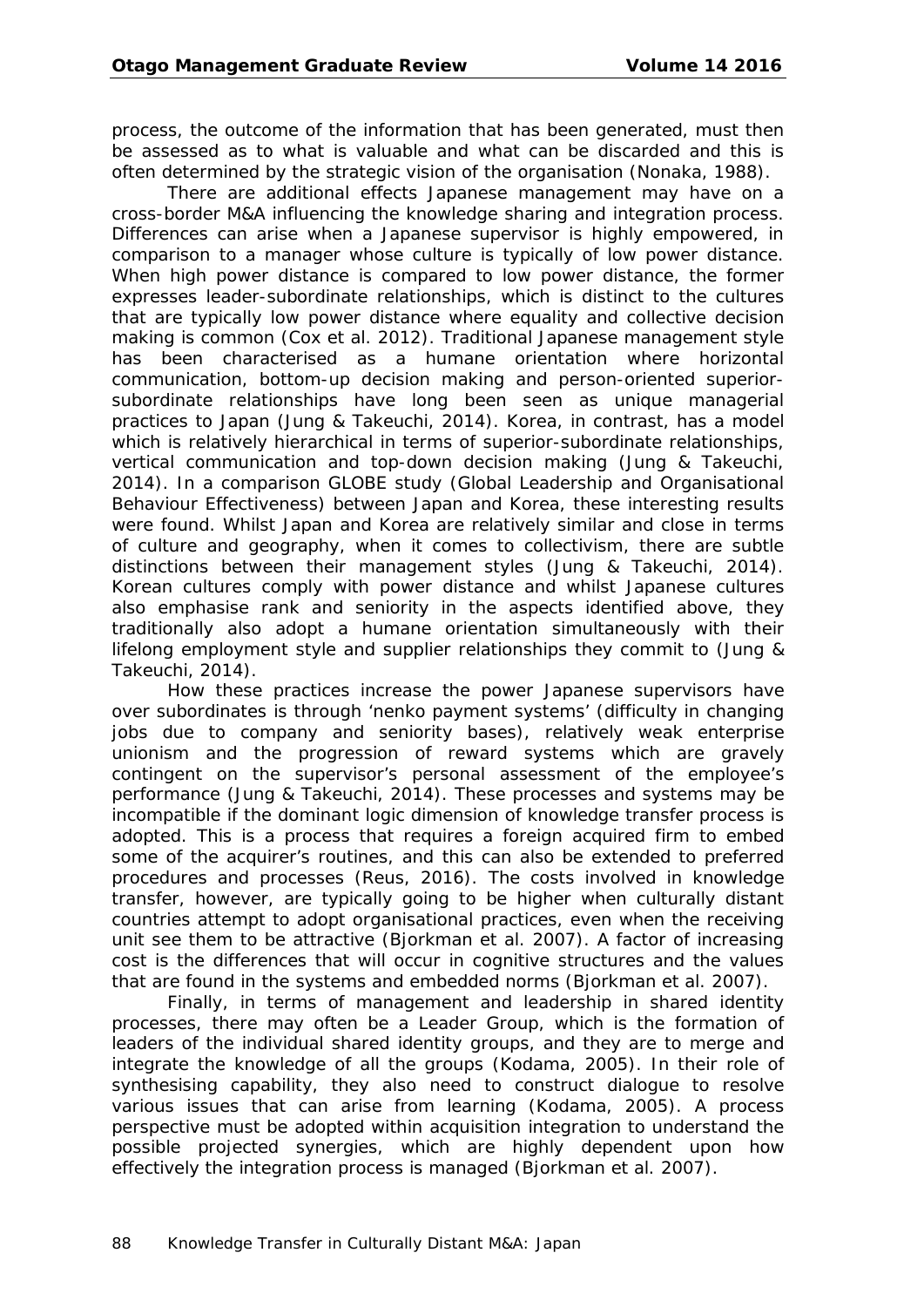#### **Socialisation Tactics**

Lastly, there are similarities between studies conducted regarding the exploration of managing the post-acquisition process (human and task integration to foster value creation) and studies regarding Japanese adjustment periods and processes (Birkinshaw et al. 2000; Takeuchi & Takeuchi, 2009). Task integration has been identified as concerning the value creation aspect of the acquisition which is measured by transfers of capabilities and operational synergies (Birkinshaw et al. 2000). These findings suggest that in addition to task integration, human integration should also be encompassed in the post-acquisition process (Birkinshaw et al. 2000). Human integration refers to organisational culture, shared identity and general satisfaction (Birkinshaw et al. 2000). Human integration is the creation of positive attitudes towards the integration of employees from both units (Birkinshaw et al. 2000). Considering these task and human integration dimensions, a unique feature of Japanese organisational culture is the expectation that new hires will have multiple skills and knowledge areas throughout the organisation, and they will not have a fixed and stable job process that is assigned to them (Takeuchi & Takeuchi, 2009). This is particularly applicable during phases of adjustment periods where new employees are selected (Takeuchi & Takeuchi, 2009). The aim for the new hire is to achieve the designated tasks and objectives, opposed to prioritising fit with a specific job criteria (Takeuchi & Takeuchi, 2009). There are important implications from studies that shows Japanese managers will generally be reluctant in selecting an individual who whilst may have the correct abilities required for the role, may not be a match with the company's values or culture (Jung & Takeuchi, 2014). The Japanese process depicts elements of both task and human integration as the priority is not only one specific task, but adjustment and skills to the overall organisation. It is suggested that task integration should be conducted in conjunction with human integration (Birkinshaw et al. 2000). This is because task integration on its own, does not lead to rapid achievement of synergies the management team desired, but to a level of satisfaction which in return limits the scope of interaction between the two units (Birkinshaw et al. 2000). Whilst the two integration elements may not occur to the same extent, or simultaneously, in order for the process to be entirely successful, both task and human integration has to be effective (Birkinshaw et al. 2000). In saying this, Takeuchi & Takeuchi (2009) recognise organisations that strategically encourage interpersonal approaches in the newcomer adjusting to the socialisation process will be more effective in achieving adjustment, opposed to alternative tactics.

## **Conclusion**

From this analysis, it is clear Japanese companies have their own strengths and weaknesses that are all perspective dependent. Japanese organisations have successfully strategized and implemented planning behaviour which assists the organisation attitude towards learning from their environment (Richter & Vettel, 1995). From these elements, it is fair to conclude Japanese organisations will be successful in their own unique way, taking into consideration environment and context. There have been several processes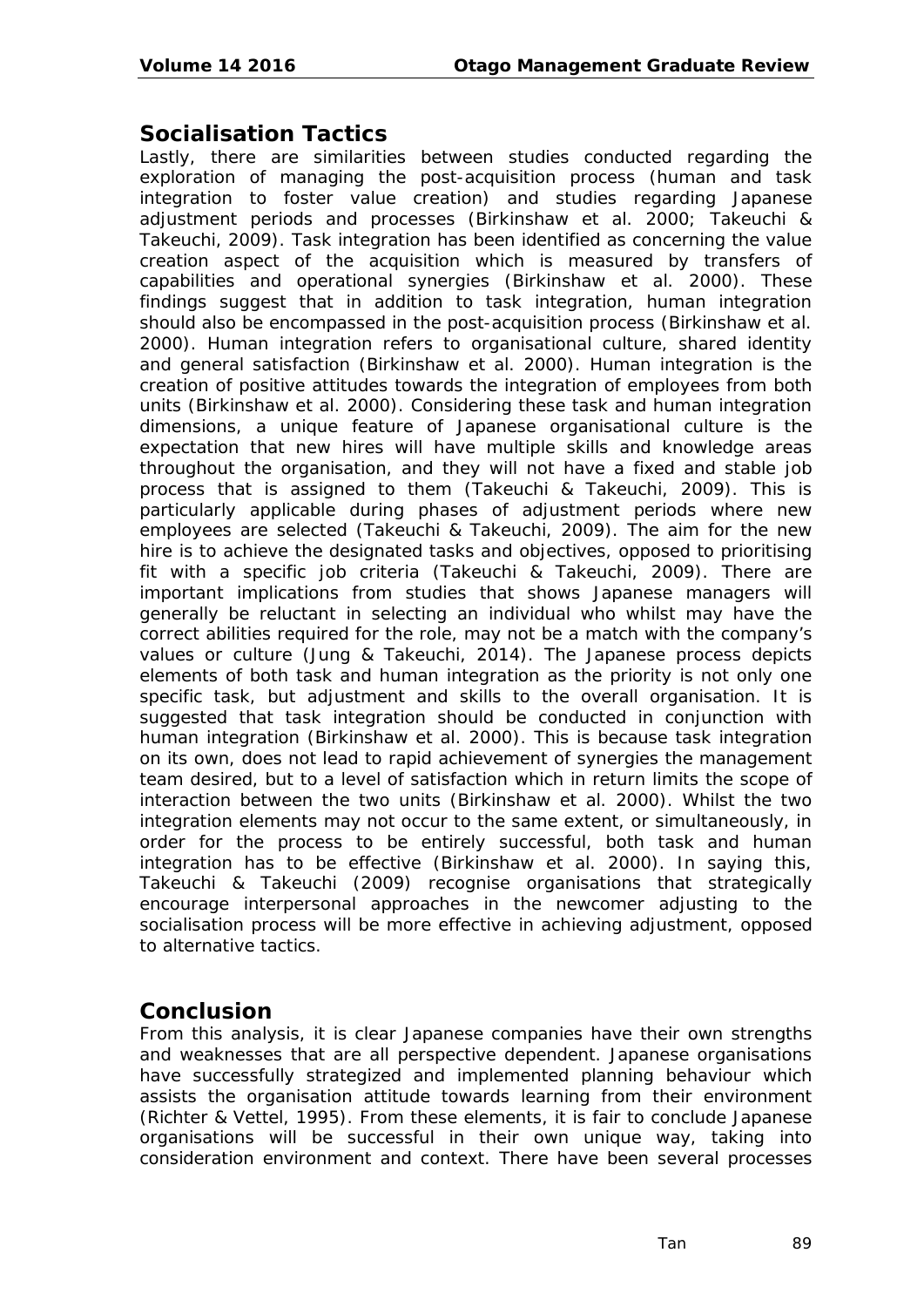and cultural norms that have benefitted knowledge transfer whilst other processes required improvement.

From this context of knowledge development, integration and transfer, particular elements of Japanese culture have been examined as to how their unique nature of conducting business may effect these concepts in a crossborder M&A. By exploring the collectivism-individualism orientation of Japan, the long-term/short-term cultural dimension, HMR processes affect and socialisation tactics, how Japanese organisations interact with knowledge has been thoroughly analysed.

It is from this discussion that managers, practitioners and even governmental institutions must consider the unique approach Japanese employees and organisations adopt regarding knowledge concepts in their bid for cross-border M&A. Whilst Japanese cultural elements may assist and promote knowledge transfer and learning in particular situations, they can also be obstacles to overcome in alternative situations. From this perspective, it is important to note that particular facets of Japanese culture will not exclusively hinder or encourage elements of knowledge transfer, it may just be that in various circumstances, particular cultural attributes will either be more subtle or prominent in the knowledge process.

Lastly, this discussion of organisational learning, knowledge creation and knowledge transfer is context and perspective dependent. The variables and environments between various cultures, organisations and nations are all unique and will differ. These concepts are likely to adapt based on the distinctive setting at hand.

#### **References**

- Akgun, A. E., Ince, H.,Imamoglu, S. Z., Keskin, H., & Kocoglu, I. (2014). The Mediator Role of Learning Capability and Business Innovativeness between Total Quality Management and Financial Performance. *International Journal of Production Research*. 52(3), 888-901.
- Baird, K., Hu, K. J., Reeve, R. (2011). The Relationship Between Organisational Culture, Total Quality Management Practices and Operational Performance*. International Journal of Operations and Production Management.* 31(7), 789-814.
- Birkinshaw, J., Bresman, H., Hakanson, L. (2000). Managing the postacquisition integration process: how the human integration and task integration processes interact to foster value creation. *Journal of Management Studies*. 37(3), 395-425.
- Birkinshaw, J., Bresman, H., Nobel, R. (2010). Knowledge Transfer in International Acquisitions: A Retrospective. *Journal of International Business Studies*. 41(1), 21-26.
- Bjorkman, I., Stahl, G. K., Vaara, E. (2007). Cultural DIfferences and Capability Transfer in Cross-Border Acquisitions: The Mediating Roles of Capability Complementarity, Absorptive Capacity, and Social Integration. *Journal of International Business Studies*. 38(4)658-672.
- Chakrabarti, R., Gupta-Mukherjee, S., Jayaraman, N. (2009). Mars-Venus Marriages: Culture and Cross-Border M&A. *Journal of International Business Studies*. 40(2), 216-236.
- Chen, Z., Wakabayashi, M., & Takeuchi, N. (2004). A Comparative Study of Organisational Context Factors for Managerial Career Progress: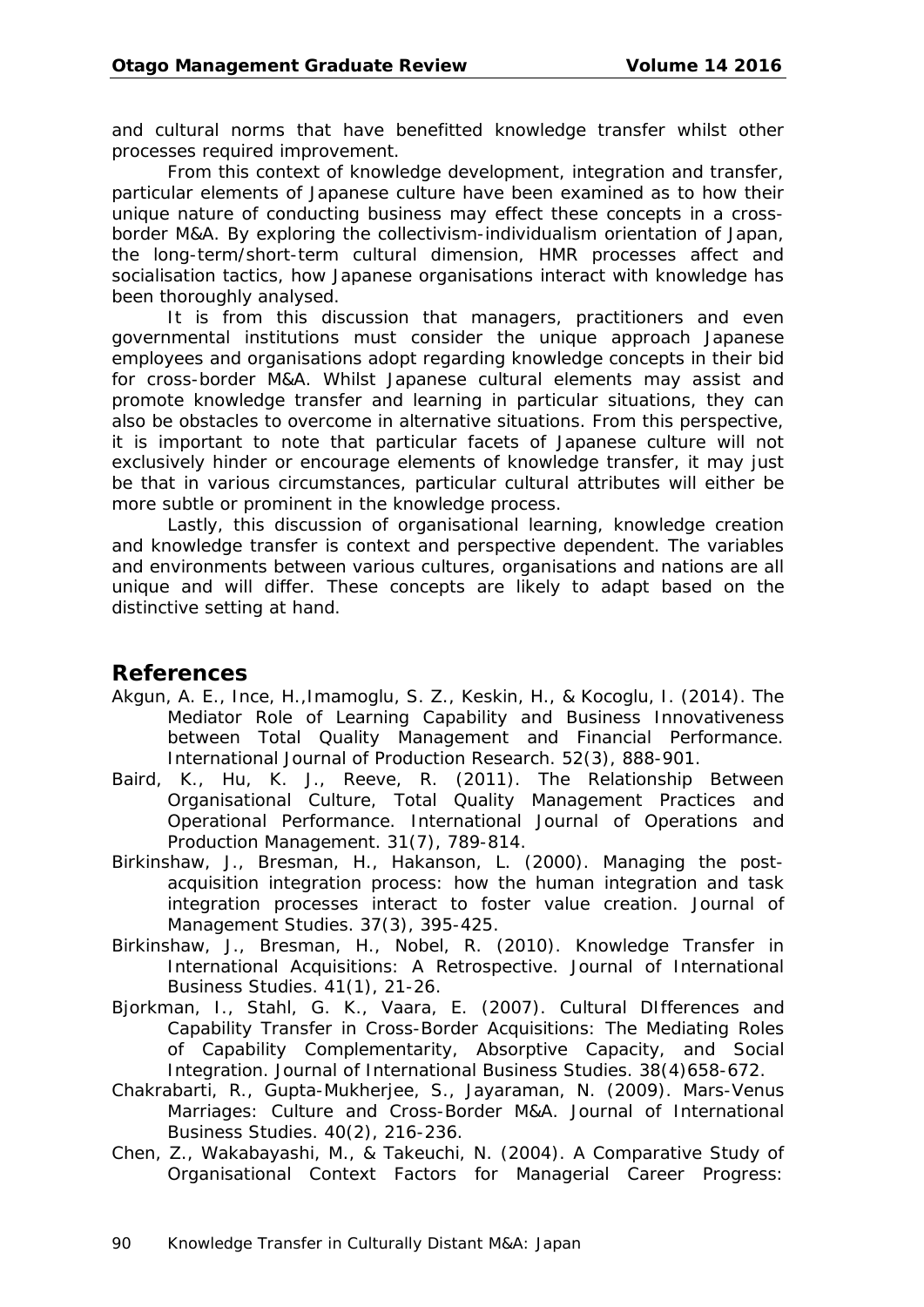Focussing on Chinese State-Owned, Sino-Foreign Joint Venture and Japanese Corporations. *The International Journal of Human Resource Management*. 15(4-5), 750-774.

- Gill, C. (2012). The Role Of Leadership In Successful International Mergers And Acquisitions: Why Renault-Nissan Succeeded And Daimler Chrysler-Mitsubishi Failed. *Human Resource Management.* 51(3), 433- 456.
- Gundykunst, W. B., Gao, G., Schmidt, K. L., Nishida, T., Bond, M. H., Leung, K., Wang, G., & Barraclough, R. A. (1992).The Influence of Individualism-Collectivism, Self-Monitoring, and Predicted-Outcome value on Communication in In-group and Outgroup Relationships. *Journal of Cross-Cultural Psychology.* 23(2), 196-213.
- Ferreria, M. P., Santos, J. C., Ribeiro de Almeida, M. I., Reis, N. R. (2014). Mergers & acquisitions research: A bibliometric study of top strategy and international business journals, 1980-2010. *Journal of Business Research*. 67(12), 2250-2558.
- Hofstede, G., & Bond, M. H. (1988). The Confucius Connection: From Cultural Roots to Economic Growth. *Organisational Dynamics*. 16(4), 5-21.
- Hofstede, G., & Minkov, M. (2010). Long-Versus Short-Term Orientation: New Perspectives. *Asia Pacific Business Review*. 16(4) 493-504.
- Jung, Y., & Takeuchi, N. (2010). Performance Implications For The Relationships Among Top Management Leadership, Organisational Culture, And Appraisal Practice: Testing Two Theory-Based Models Of Organisational Learning Theory In Japan. *The International Journal of Human Resource Management.* 21(11), 1931-1950.
- Jung, Y. & Takeuchi, N. (2013). Relationships Among Leader-Member Exchange, Person-Organisation Fit And Work Attitudes In Japanese And Korean Organisations: Testing A Cross-Cultural Moderating Effect. *The international Journal of Human Resource Management.* 25(1), 23- 46.
- Kodama, M. (2005). Knowledge Creation through Networked Strategic Communities: Case Studies on New Product Development in Japanese Companies. *Long Range Planning*. 38(1), 27-49.
- Kodama, M. (2009). Boundaries Innovation and Knowledge Integration in the Japanese Firm. *Long Range Planning.* 42(4), 463-494.
- Lai, G. M. H. (1999). Knowing who you are Doing Business with in Japan: A Managerial View of Keiretsu and Keiretsu Business Groups. *Journal of World Business.* 34(4), 423-448.
- Lee, J., Roehl, T. W., & Choe, S. (2000). What Makes Management Style Similar and Distinct Across Borders? Growth, Experience and Culture in Korean and Japanese Firms. *Journal of International Business Studies*. 31(4), 631-652.
- Machikita, T., Tsuji, M., & Ueki, Y. (2016). Does Kaizen Create Backward Knowledge Transfer to Southeast Asian Firms? *Journal of Business Research*. 69(5), 1556-1561.
- March, J. G. (1991). Exploration and Exploitation in Organisational Learning. *Organisation Science*. 2(1), 71-87.
- Nonaka, I. (1988). Creating Organisational Order Out of Chaos: Self-Renewal in Japanese Firms. *California Management Review.* 30(3), 57-73.